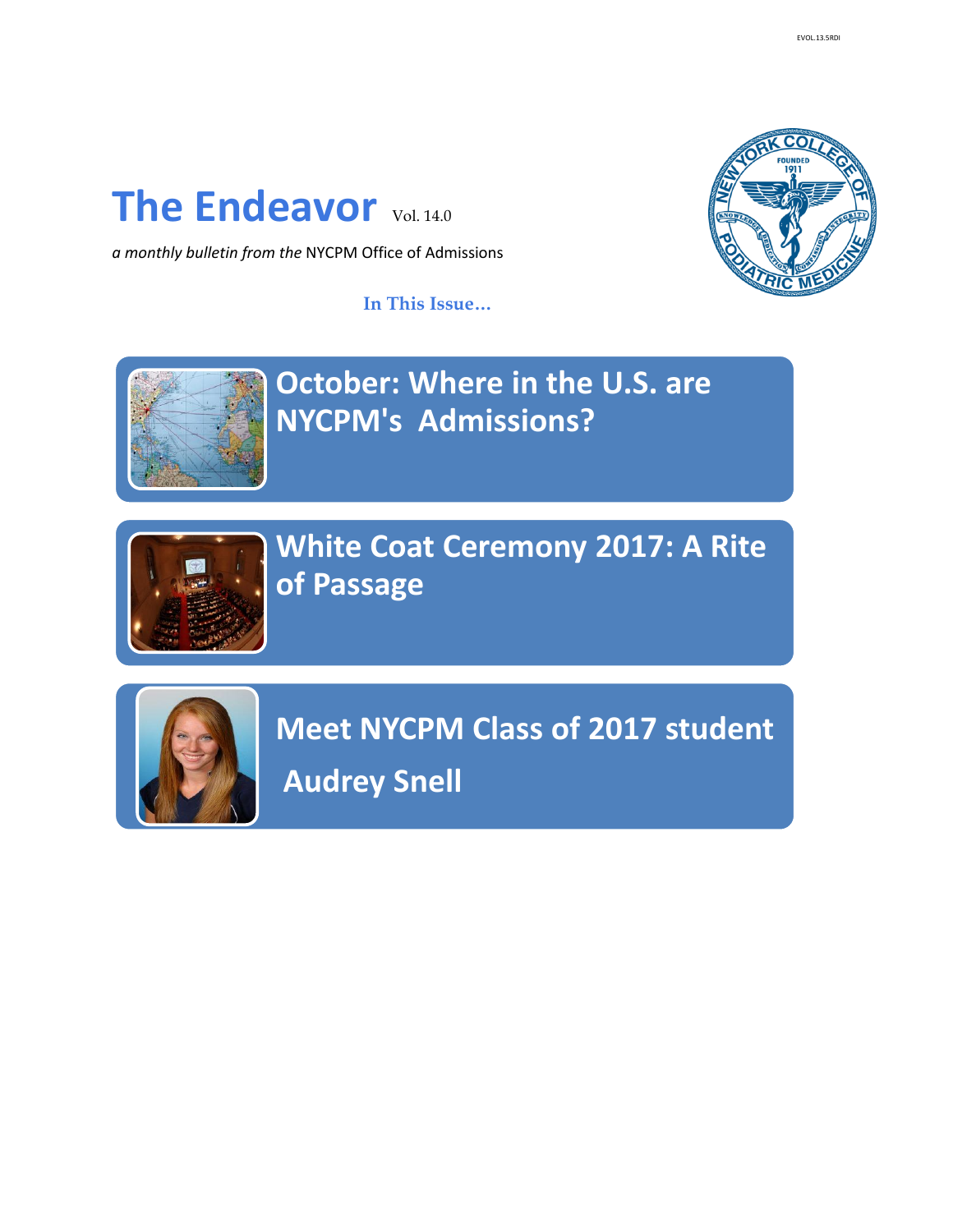## **October: Where in the U.S. are NYCPM's Admissions?**

#### *FOR PROSPECTIVE STUDENTS TO ATTEND*

*Meet the School Representatives from the New York College of Podiatric Medicine (NYCPM):* October 1<sup>st</sup>- Lynchburg College, Lynchburg, VA; Washington and Lee University, Lexington, VA; **University at Albany**, Albany, NY October 2nd - **University at Albany**, Albany, NY; **Saint Rose University**, Albany, NY; **Roanoke College**, Salem, VA October 3rd - **Skidmore College,** Saratoga Springs, NY; **Hampton University**, Hampton, VA October 4<sup>th</sup>- **Christopher Newport University**, Newport News, VA October 7<sup>th</sup>- **University of South Florida**, Tampa, FL; **University of Central Florida**, Orlando, FL; Stonehill **College**, Easton, MA October 8<sup>th</sup>-Rollins College, Orlando, FL; Stetson University, Deland, FL; Tufts University, Medford, MA; **Boston College**, Boston, MA October 9<sup>th</sup>- **Brandeis University**, Waltham, MA; Simmons College, Boston, MA; University of North **Florida**, Jacksonville, FL; **Florida State University**, Tallahassee, FL October 10<sup>th</sup>- **Florida State University**, Tallahassee, FL; **Boston University**, Boston, MA; University of **Rhode Island**, Kingston, RI October 11<sup>th</sup>- **University of Florida**, Gainesville, FL October 14<sup>th</sup>- **Georgia Southern University**, Gainesville, FL October 15<sup>th</sup>- **Agnes Scott College**, Atlanta, GA; **Armstrong State University,** Savannah, GA; St. Joseph's College, Brooklyn, NY; Juniata College, Huntingdon, PA October 16<sup>th</sup>-Bucknell University Health Professions Fair, Lewisburg, PA**; Lock Haven University Health Professions Fair**, Lock Haven, PA; **Morehouse College**, Atlanta, GA October 17<sup>th</sup>- Georgia Tech, Atlanta, GA; Oglethorpe University, Atlanta, GA; Penn State University, State College, PA October 18<sup>th</sup>- **East Stroudsburg University**, East Stroudsburg, PA October 19<sup>th</sup>- City College of New York, New York, NY October 21<sup>st</sup>- **Ohio State University**, Columbus, OH; Stony Brook University, Stony Brook, NY October 22<sup>nd</sup>- **Adelphi University Health Professions Fair**, Garden City, NY and **Villanova University,** Villanova, PA October 23<sup>rd</sup>-CW Post Long Island University, Brookville, NY; Stony Brook University, Stony Brook, NY; **Wittenberg University**, Springfield, OH; **Bowling Green State University**, Bowling Green, OH October 24<sup>th</sup>- **Bowling Green State University**, Bowling Green, OH; University of Toledo, Toledo, OH; **City College of New York**, New York, NY; **Trinity College**, Hartford, CT October 25<sup>th</sup>- **Wright State University**, Dayton, OH October 28<sup>th</sup>- **Rutgers Newark**, Newark, NJ; **Montclair State University**, Upper Montclair, NJ; New York **University**, New York, NY October 29<sup>th</sup>- **Muhlenberg College**, Allentown, PA October 30<sup>th</sup>- **NJIT**, Newark, NJ *FOR EXACT LOCATIONS & TIMES, E-MAIL [ADMISSIONS@NYCPM.EDU](mailto:admissions@nycpm.edu) STAY TUNED FOR MORE VISITATION DATES IN THE NOVEMBER ISSUE!*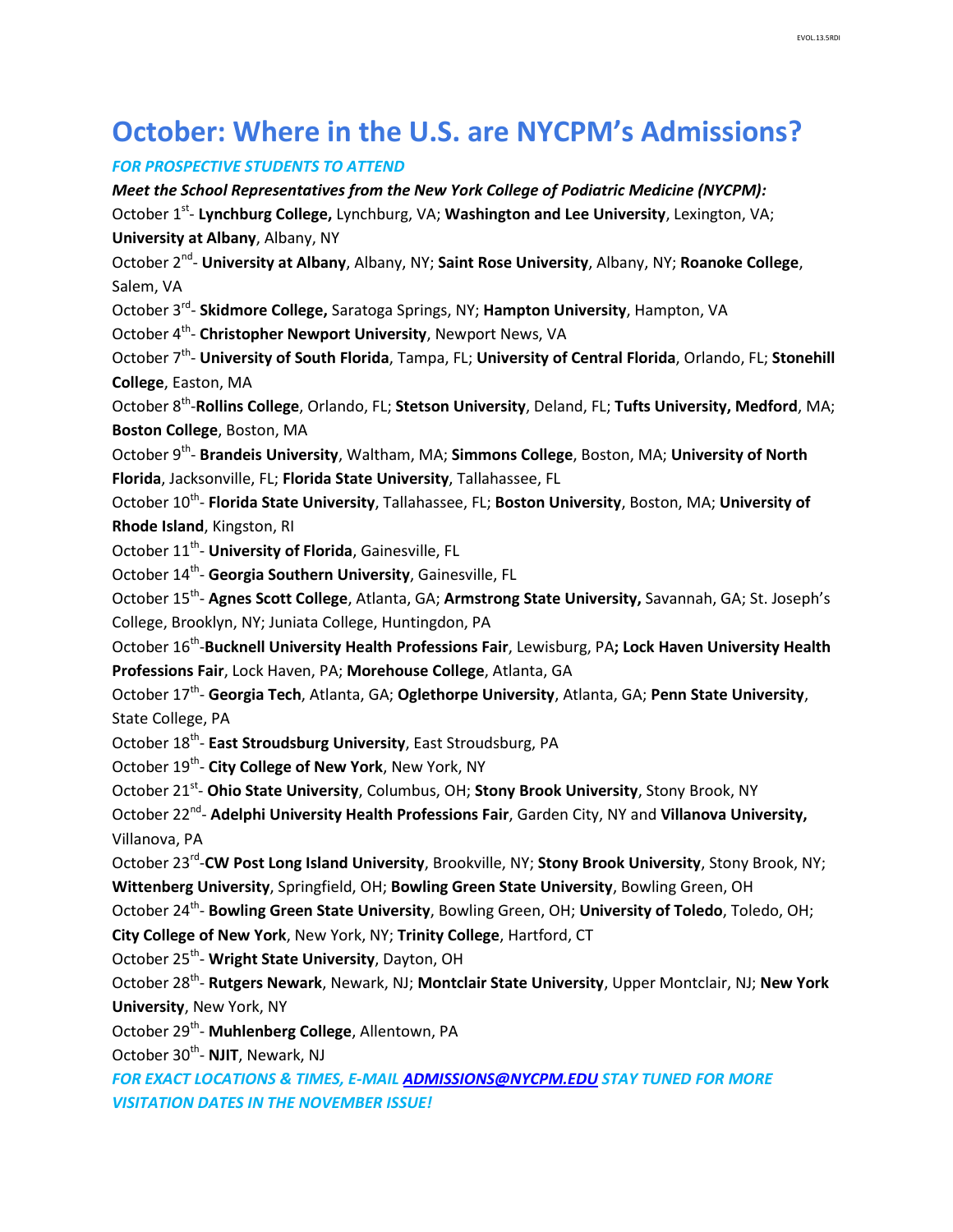### **White Coat Ceremony 2017: A Rite of Passage**



September marks the cyclical beginning of the academic year and autumnal equinox. For the students at NYCPM it is the hallmark of a very poignant moment in their professional life as they embark on their journey to becoming a doctor. One-hundred students, alongside their friends, relatives, and the NYCPM community gathered together on the evening of September  $10<sup>th</sup>$  at the New York Academy of Medicine.

The Class of 2017 was presented with the traditional medical garb, the White Coat, by Dr. Jonathan Haber, DPM, and Chair of NYCPM's Admissions Committee as well as its members. Dr. Michael J. Trepal, DPM, Vice President for Academic Affairs & Dean, administered the Hippocratic Oath.

The White Coat Ceremony is a long standing tradition with the  $1<sup>st</sup>$  ceremony originating at Columbia University College of Physicians and Surgeons. NYCPM was the 1<sup>st</sup> Podiatric Medical College to adopt this ritual. The ceremony continues to bring to life a doctor's loyalty, commitment, and well-being of their patients.

The ceremony was adorned with laudatory sounds by musicians from the Julliard School, as well as Class of 2017 student, Ali Saleh, singing the National Anthem. The audience was addressed by Keynote Speaker Jaime Torres, DPM, Regional Director of the U.S. Department of Health & Human Services – Region II.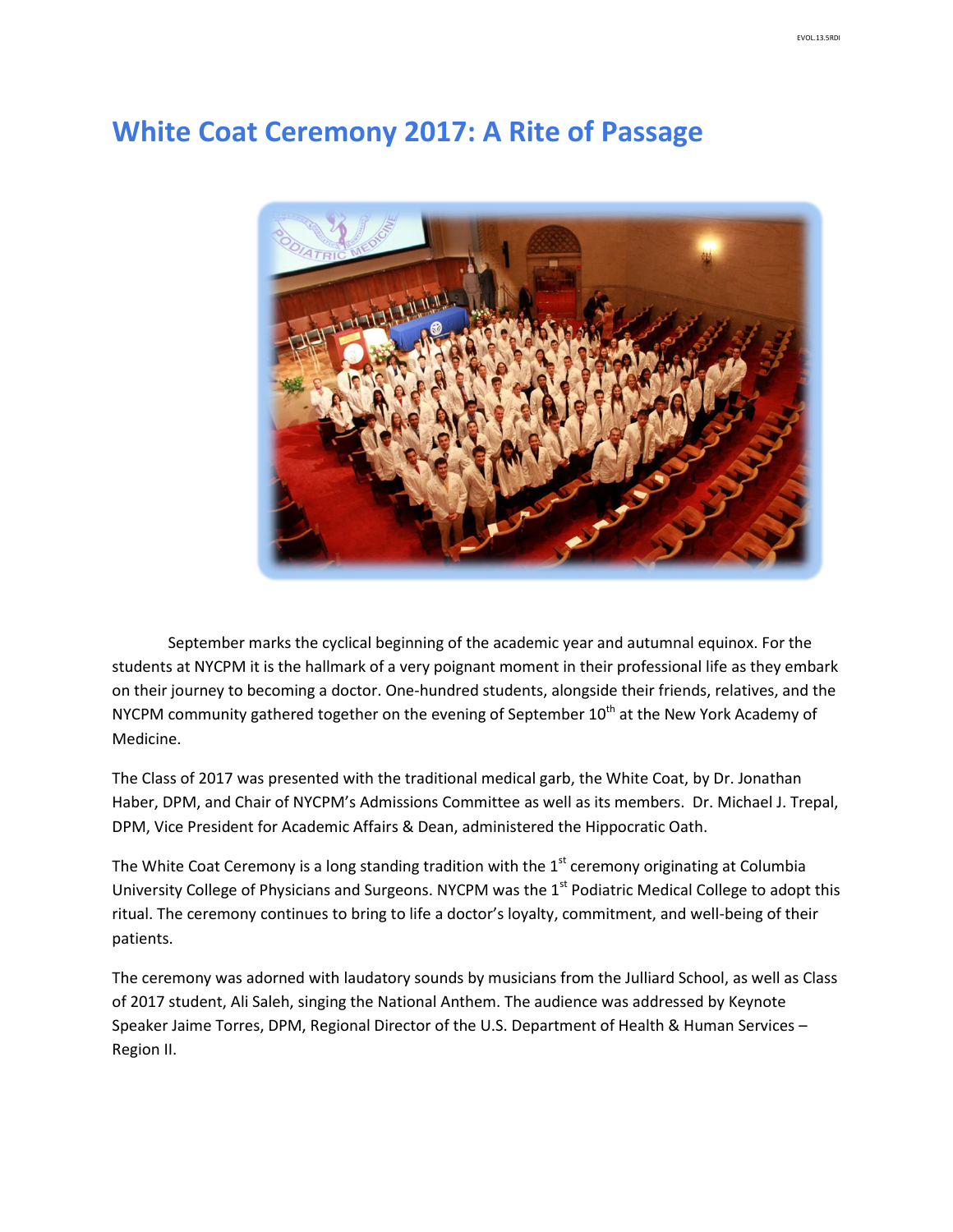**Like Us on Facebook to stay updated on news, events, and deadlines at the New York College of Podiatric Medicine.**



**Visit [http://www.facebook.com/pages/New-York-College-of-Podiatric-](http://www.facebook.com/pages/New-York-College-of-Podiatric-Medicine/114858515735)[Medicine/114858515735](http://www.facebook.com/pages/New-York-College-of-Podiatric-Medicine/114858515735) and say hello!**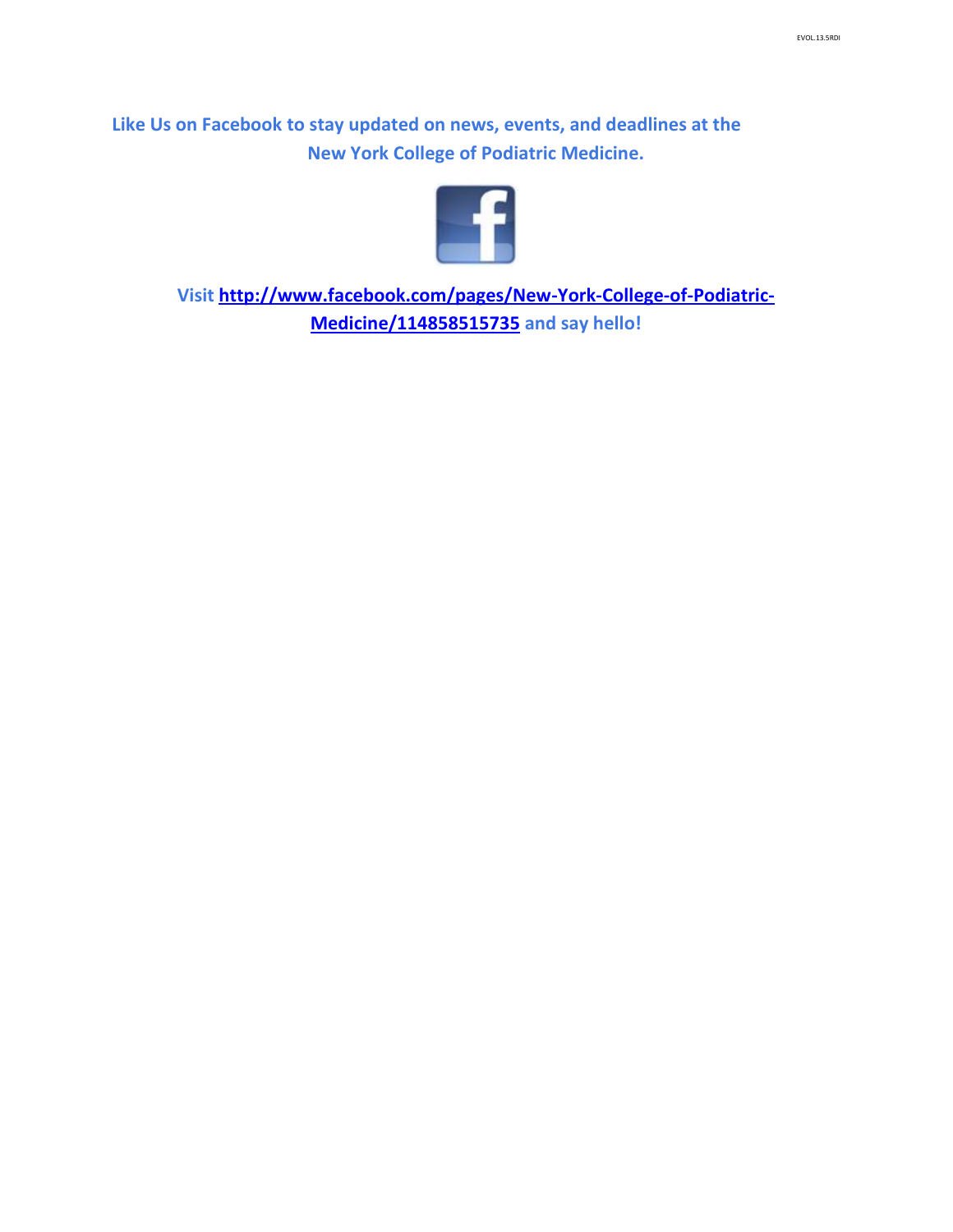

# **Meet Audrey Snell, Class of 2017**

**HOMETOWN Bogota, NJ UNDERGRADUATE INSTITUTION New Jersey Institute of Technology, Newark, NJ**

**What made you decide to pursue a career in podiatric medicine?** I always knew I wanted to be in the medical field, but once I learned about podiatry, I was certain it was the field I wanted to pursue a career in. As a woman in podiatry, I hope to have a family life while still doing what I love, so it turned out to be a perfect fit for me.

#### **What made you decide to attend NYCPM?**

NYCPM had always been my first choice once I decided to get into podiatry. The location is ideal and I love everything about the school. I love that the clinic is located in the same building as our classes. Due to the fact that our school is located in New York City, it generates a very diverse group of patients with multiple clinical issues that I may not have been able to see had the location of our school been in a smaller, secluded area. From an academic standpoint, NYCPM was exactly what I was looking for and I knew I would be positioning myself for an all around education that would prepare me well for the Boards.

#### **What activities are you involved in at NYCPM?**

I am part of the student anatomical research team where I work with fellow students alongside Dr. D'Antoni and Dr. Dilandro. I have attended some meetings and lectures provided by different clubs at NYCPM and I plan on becoming part of some this fall to broaden my outlook and experience and knowledge in the field.

#### **What is your favorite part about being a student at NYCPM or in NYC in general?**

My favorite part about being a student at NYCPM is the feeling of a tight knit community. With class sizes being relatively small, I have been provided with the opportunity to get to know my classmates very well and have already begun to build long-lasting relationships. Everyone is helpful and I would not hesitate to approach a peer or staff member with any issue or inquiry that I may have.

#### **What advice do you have for incoming students?**

My advice for incoming students is to come in with an open mind and make the best out of any situation that comes your way. It is an amazing opportunity and there is so much to learn. NYCPM provides you with the tools; you just have to be willing to learn how to use them. Be ready to work hard, but also enjoy the life that NYC and NYCPM present to you!

\*\*\*